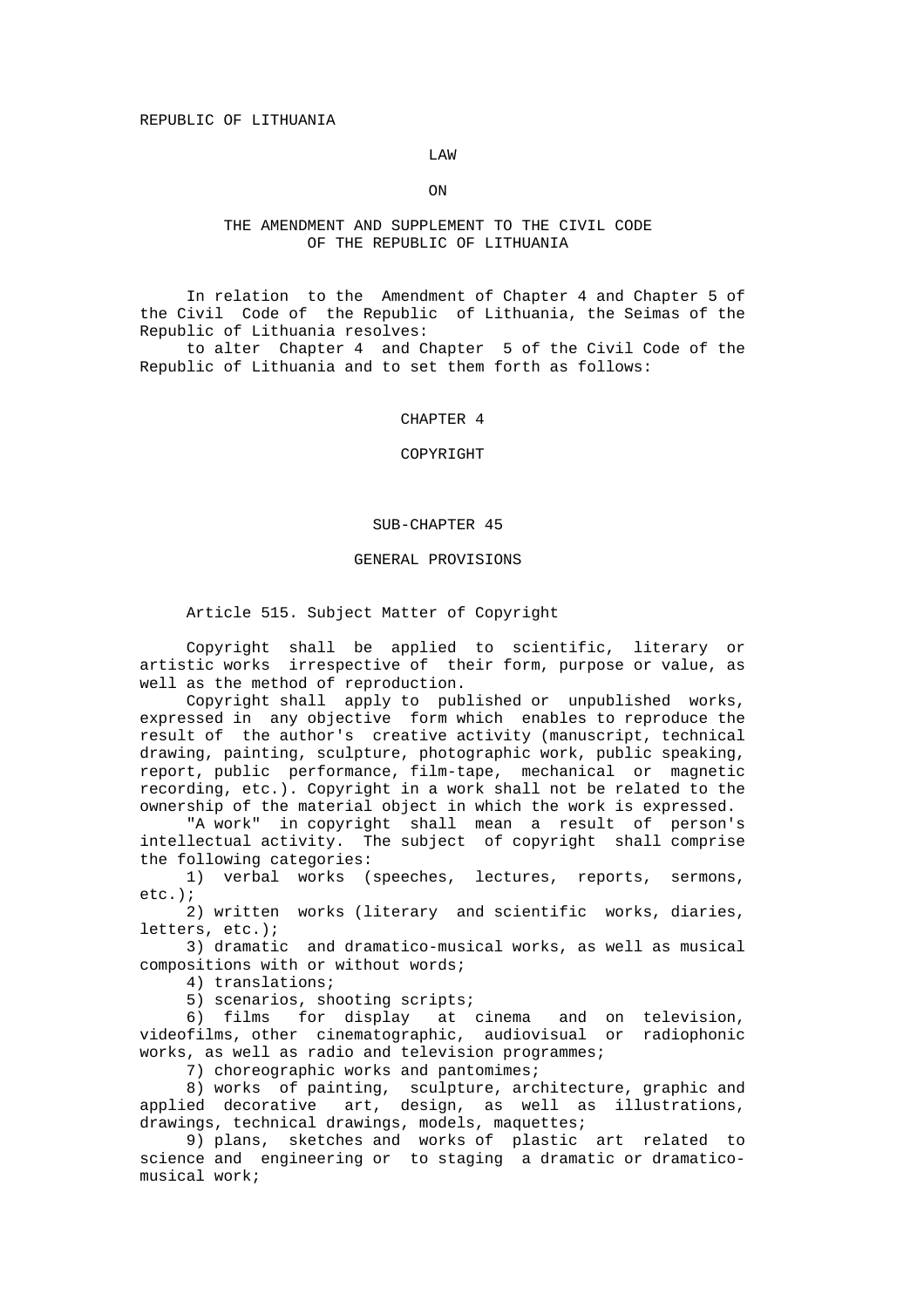10) geographical, geological and other types of maps;

 11) photographic works and works expressed by a process analogous to photography;

 12) works expressed with the help of mechanical, magnetic or other technical means of audio-visual recording;

13) computer programmes and computer data basis; and

14) other works.

 Copyright shall apply to the works of photography and works expressed by a process analogous to photography provided that the author's name, place and time of publishing of the work have been indicated on every copy of the work.

 Copyright shall also be applied to the works which are produced by having made use of other works (dramatizations, musical arrangements, collections of literary or artistic works, encyclopaedias, anthologies, chrestomathies, reference books, the like).

Copyright shall not apply to:

 1) official documents (laws, decisions and sentences of courts, etc.);

 2) official signs and symbols (flags, coats of arms, orders, banknote designs and the like); and

 3) reports on miscellaneous events, news of the day, if such reports are of ordinary informatory nature.

 The author or his successor in title may inform the public of his rights by using a copyright notice consisting of the following three elements: the letter C in a circle or in round brackets (C), the name of the author or his successor in title and the year of first publication of the work.

Article 516. Published Works

 A work shall be considered as having been published if, with the author's consent, it has been published, displayed in public, transmitted on radio or television, or by any other means disseminated to an indefinite number of people.

 Information about the contents of a work shall not be considered as a work having been published.

 Article 517. Copyright in Works Published on the Territory of the Republic of Lithuania

 The author or his heirs irrespective of their citizenship, as well as other successors in title shall enjoy copyright in the works published for the first time in the territory of the Republic of Lithuania or unpublished, but existing in any objective form in the territory of the Republic of Lithuania.

Article 518. Copyright in Works Published Abroad

 Copyright in the work published for the first time or existing in any other objective form abroad shall be recognized according to international agreements of the Republic of Lithuania.

Article 519. Rights of the Author

 The author shall enjoy the right to authorship, to the author's name, to the inviolability of a work, the right to dispose of a work, and the right to remuneration.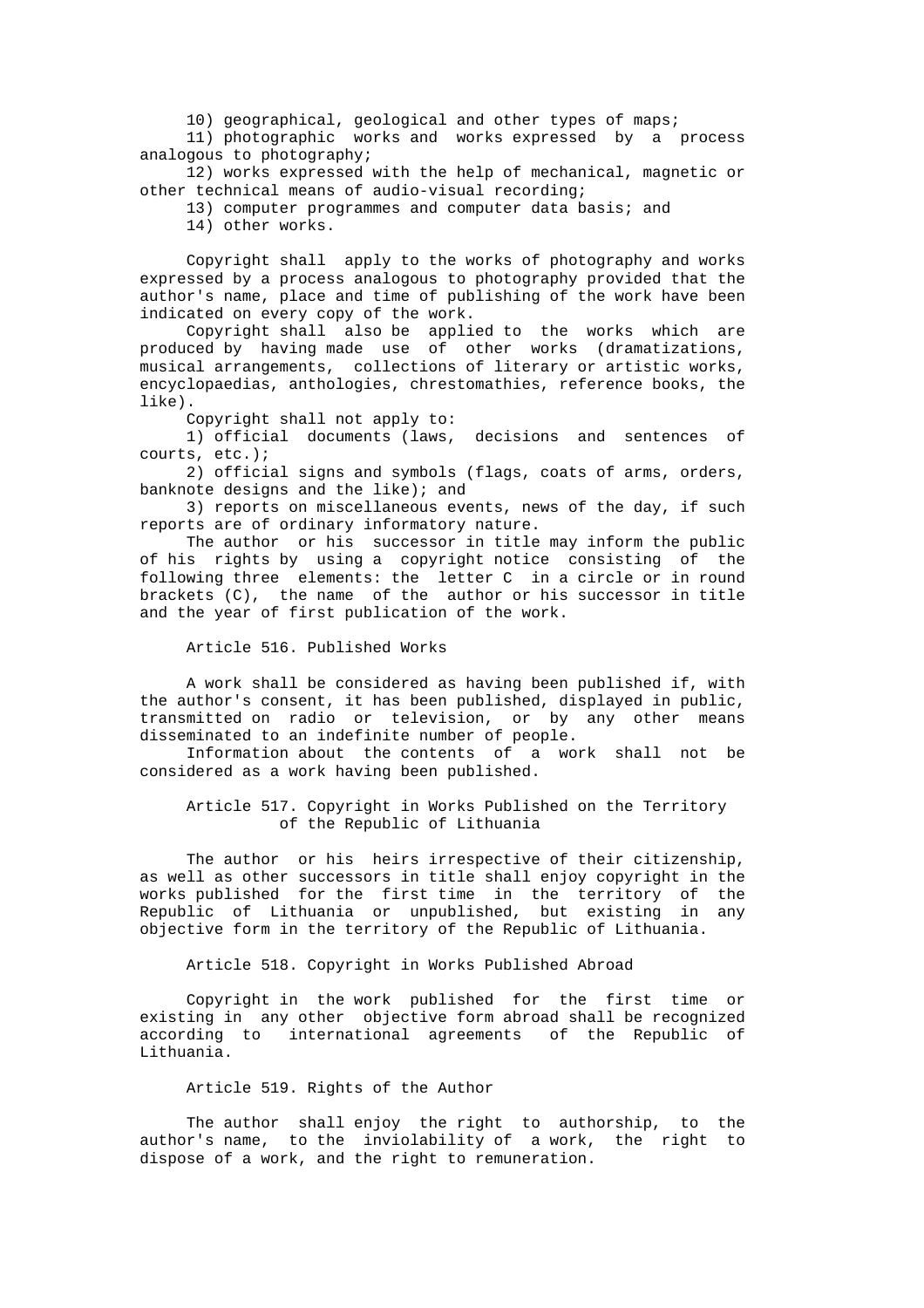The right to authorship is the right to call oneself the creator of a given work.

 The right to the author's name is the right to decide in which manner the author's name shall be indicated in connection which manner the ducket is name interested as with the use of the work (the name of the author, pseudonym, without indicating the author's name - anonymously).

 The right to the inviolability of a work is the right to make or to permit to make modifications in the contents and in the title of his work, in the manner of indicating the author's name, as well as to permit illustrations, prefaces, forewords, concluding remarks, commentaries or any other explanations upon the publication of the work.

The right to dispose of a work shall comprise:

1) the right to publish or permit to publish a work;

 2) the right to reproduce and distribute the copies of a work;

 3) the right to permit to perform and display a work publicly;

 4) the right to permit to make and reproduce audiovisual recordings;

 5) the right to permit to broadcast a work by radio, television, cable television and satellite;

 6) the right to translate and permit to translate and publish translations of a work in another language; and

 7) the right to adapt and permit to adapt a work and publish the adapted work (dramatization, adaptation, arrangement and the like).

 The author shall be entitled to remuneration for the use of his work by other persons. The amount of the author's remuneration for the use of his work shall be determined by an agreement between the parties, unless otherwise provided by law.

 Article 520. Protection of Inviolability of Works and the Author's Name during his Lifetime

 When a work is being published, performed in public or used in any other way, it shall be prohibited to make any modifications in the work itself, in the title of the work and in the manner of indicating the name of the author of the work without the author's consent.

 It shall be prohibited to put illustrations, prefaces, forewords, concluding remarks and any other explanations into a work under publication without the author's consent.

 The author's consent given under while concluding an author's contract may not be cancelled unilaterally.

 Article 521. Protection of Inviolability of Works after the Author's Death

 The author shall have the right to authorize a natural or legal person to protect the inviolability of his works after his death in the same procedure as the appointment of an executor of the will (Article 585). The said person shall carry out authorizations lifelong.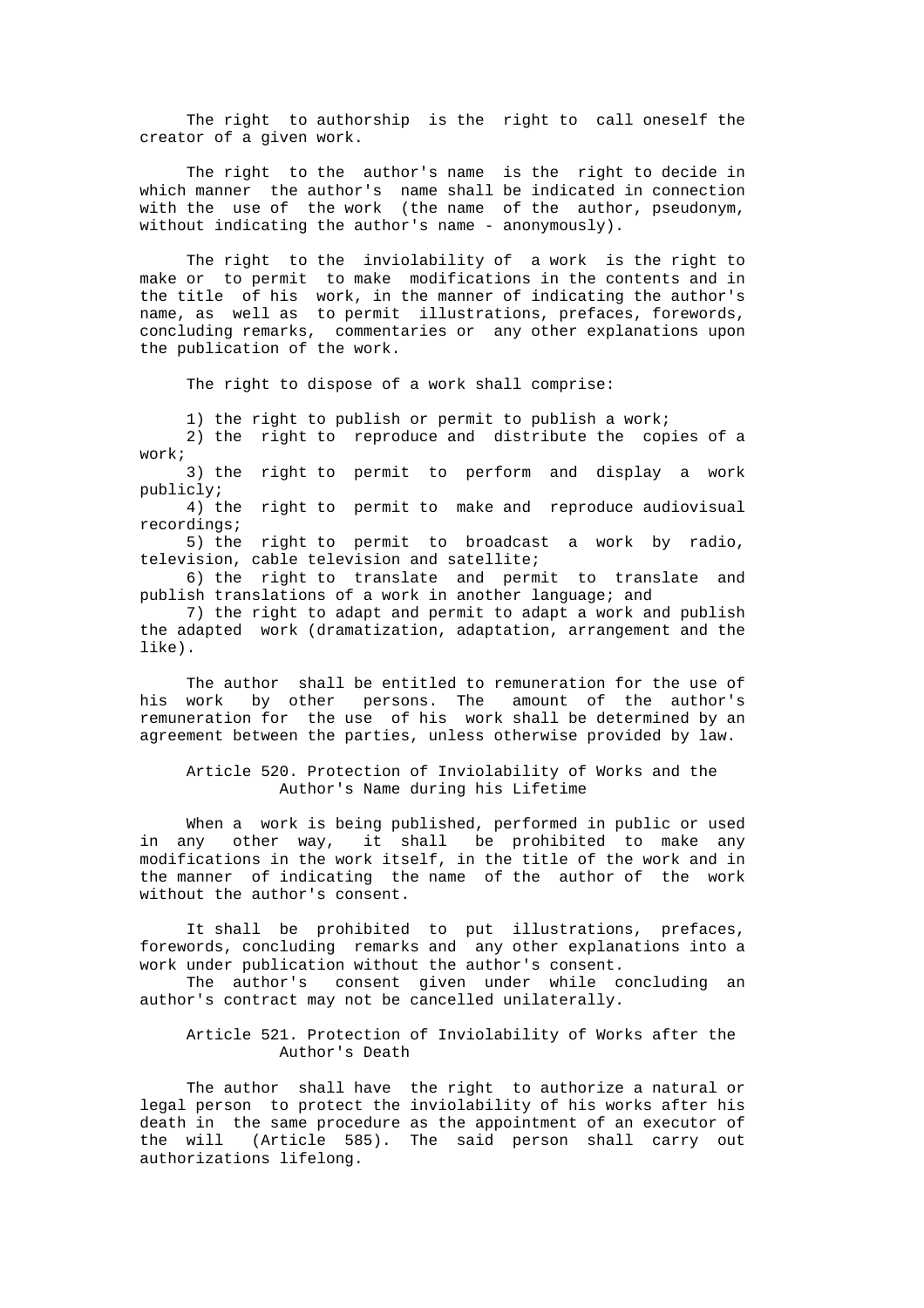In case such a reference is missing, after the author's death the inviolability of his works shall be protected by his heirs and also by the organizations authorized by the State to protect the author's rights. The said organizations shall also protect the inviolability of the works in the cases when there are no heirs or the term of copyright has expired (Article 536).

Article 522. Joint Authorship

 Copyright in a work created by two or more persons (joint work) shall be enjoyed by the co-authors jointly, irrespective of whether such a work constitutes a single unitary whole, or, consists of parts each of which have also an autonomous meaning. Each co-author shall enjoy copyright in the part of the joint work created by him and having an autonomous meaning.

 A part of the joint work shall be considered to have an autonomous meaning if it can be used independently of the other parts of that work.

 Relations between the co-authors may be determined by an agreement between them. In the absence of such an agreement, copyright in the joint work shall be exercised jointly by the coauthors and the remuneration shall be distributed among them taking into consideration the creative contribution of each coauthor. A co-author may not refuse without reasonable grounds to give his consent to publish or to use the work. Each co-author shall have the right to submit claims for infringement of copyright . He may claim damages only to all co-authors.

 Article 523. Copyright in Works Created in the Course of Employment

 The author of a work created in the course of employment shall enjoy personal non-property rights of the author.

 The right to use the work only in the way set forth in an agreement shall belong to the person under the employment task of whose work has been created.

 The amount of remuneration for the use of the work created in the course of employment shall be specified in an agreement on the basis of which the work has been created (author's contract, employment contract, additional agreements).

 In case the person under the employment task of whose work has been created gives his consent, the author may acquire the right to use the work. In such event the author shall be entitled to remuneration according to the agreements that he has entered into.

Article 524. Copyright of Legal Persons

 In cases and within the restrictions determined by laws of the Republic of Lithuania, legal persons can be acknowledged as a subject matter of copyright.

Article 525. Copyright in Periodicals and other Publications

 Copyright in scientific collections, encyclopaedic dictionaries, journals or other collections as a whole shall be enjoyed by the persons who publish them on their own or through one of the publishing houses.

 Publishers shall enjoy the right in polygraphic preparation and design of works (books, albums and the like), prepared for printing and published by them. Without the publishers' consent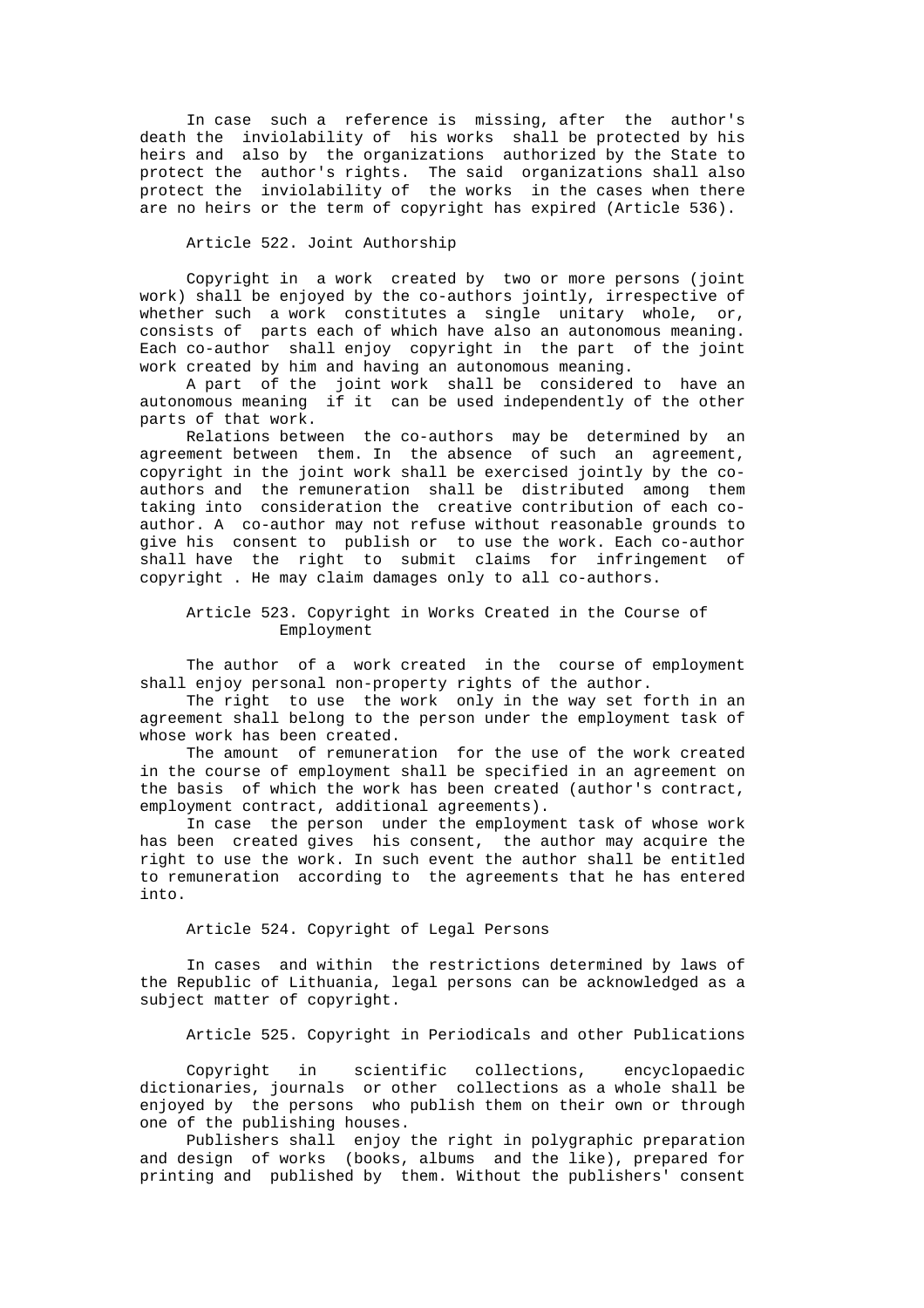no one has the right to reproduce these published works by means of photography or by other means analogous to photography.

 Copyright in works included into such published works shall be enjoyed by the authors of the respective works. They may dispose of the works belonging to them at their own discretion.

## Article 526. Copyright in Cinematographic Films and Television Films, other Audiovisual Works, Radio and TV Programmes

 Copyright in a cinematographic film and television film or other audiovisual work shall be enjoyed by its author or coauthors: director, scriptwriter, composer, cameraman and set designer. Property rights shall be enjoyed by the producer of a cinematographic film and television film or of other audiovisual work, unless otherwise provided in the agreements between the author and the producer.

 In this Article "the producer" shall mean the person who finances and organizes the production of a cinematographic film or television film or other audiovisual work. The producer shall be entitled to dispose of a cinematographic film or television film, or other audiovisual work produced by him, unless otherwise provided in the agreement with the authors, and may indicate his name while using this work.

 The authors of works which have autonomous meaning and are used in a cinematographic film and television or other audiovisual work, as well as in a television or radio programme shall enjoy copyright each in his own work and may dispose of their works at their own discretion irrespective of the use of a cinematographic film and television film, or other audiovisual work, as well as of the use of a television or radio programme.

 Copyright in radio and television programmes as a whole shall be enjoyed by the organizations which transmit them; copyright in the works included in these programmes shall be enjoyed by their authors.

### Article 527. Copyright of Compilers of Collections

 Copyright in the collections of works, that are not subjectmatter of copyright, such as laws, decisions of courts, other official documents, works of folk art the authors of which are unknown, ancient statements and monuments, as well as in collections of other works, which are not under the protection of copyright, shall be enjoyed by compilers of collections, provided that they have originally processed and systematized the material included in the collection.

 The same right shall be enjoyed by the natural persons who processed on their own separate works of the aforementioned kind. This right does not prevent other natural persons from publishing the same works if they systematize and process those works on their own.

 The compiler of a collection who has selected and systematized the works protected by copyright may enjoy copyright in the collection provided that he has complied with the rights of the authors of the works.

Article 528. Use of the Author's Work by other Persons

 Other persons shall be permitted to use the author's work (including a translation into another language with the aim to publish it) only on the basis of an agreement with the author or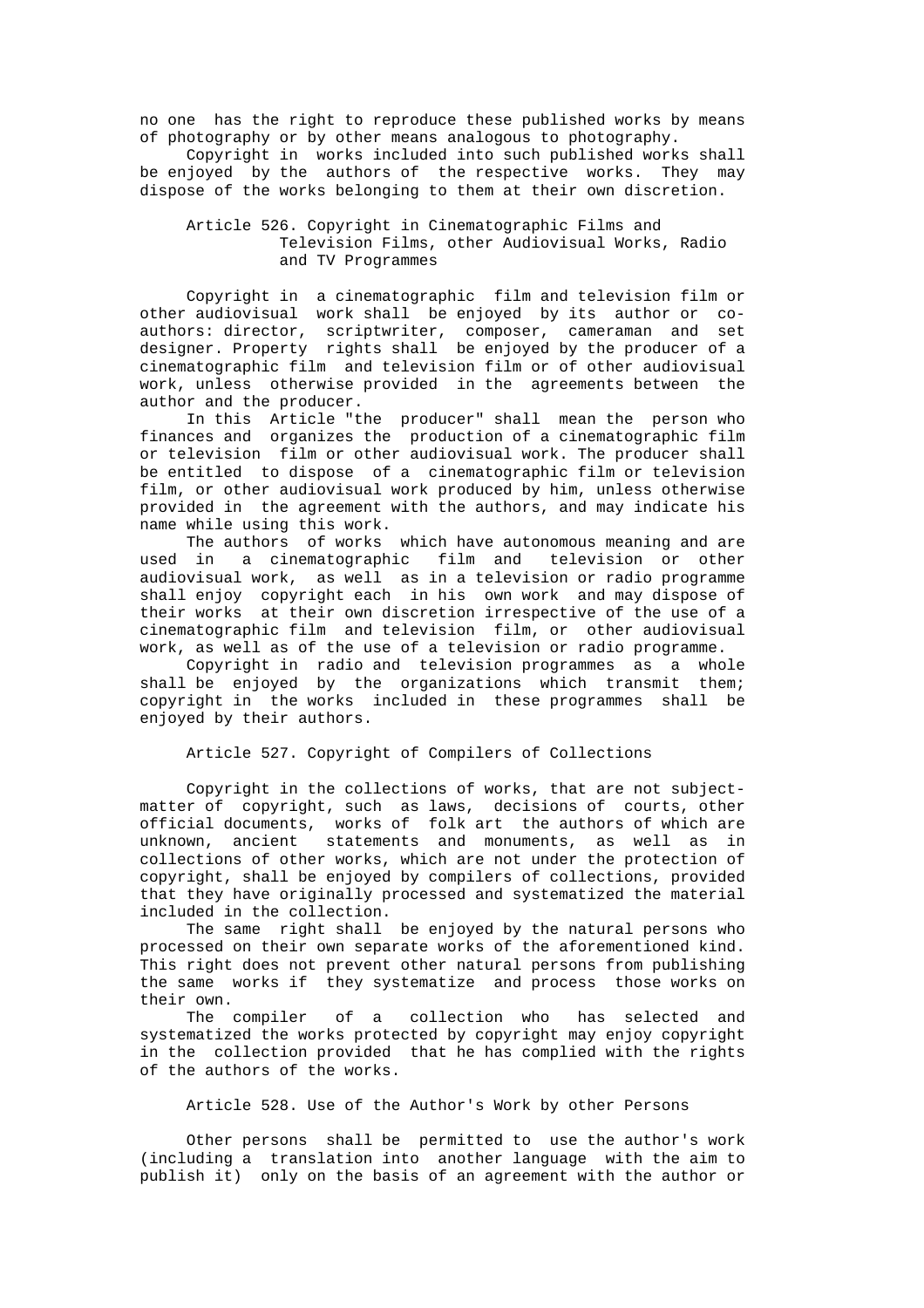his successor in title, except for the cases provided by laws.

Article 529. Translation of a Work into Another Language

 Translation of a work into another language with the intention of making it available to the public shall be permitted only with the consent of the author or his successor in title.

 Following international agreements, competent bodies of the Republic of Lithuania may permit to translate works into the Lithuanian language.

Article 530. Copyright of Translator

 The translator shall enjoy copyright in the translation made by him.

 Article 531. Author's Right to Remuneration for Use of his Work Translated into Another Language

 The author of the original shall enjoy the right to remuneration for the use of his work translated into another language in all cases with the exception of the cases specified in laws.

 Article 532. Use of Author's Work without Consent of Author and without Payment of Remuneration

 It shall be permitted without the author's consent and without payment of remuneration, but obligatorily indicating the source and the name of the author if it appears thereon:

 1) to make quotations in scientific works, works of criticism and educational publications from scientific, literary and artistic works which have been made available to the public in the original language or translated into another language to the extent justified by the purpose, as well as to use quotations from newspaper and magazine articles in press reviews;

 2) to use the published works as illustrations in teaching publications, radio and television teaching programmes, sound and visual recordings for teaching purposes and in a manner compatible with fair practice;

 3) to reproduce by the periodical press, to communicate to the public by means of radio, television or by other means of communication articles on current economic, political or religious issues which have been published in newspapers, magazines, or communicated to the public by means of radio and television, unless there is a specific prohibition to do so;

 4) to reproduce in the press, in the cinema, by radio and television political speeches delivered in public or speeches delivered during legal proceedings;

5) to use works during legal and administrative proceedings;

 6) to communicate information on literary, artistic and scientific works, made available to the public, in the press, by means of cinema, radio, and television (annotations, essays, reviews and other documentary forms of information);

 7) to use literary and artistic works directly from the places they are being performed or exhibited to the public for the purpose of displaying information on the events in social life, surveys in the press, radio or television on current events provided such use of the works is justified by informatory purpose and when the works are used as subsidiary informatory material;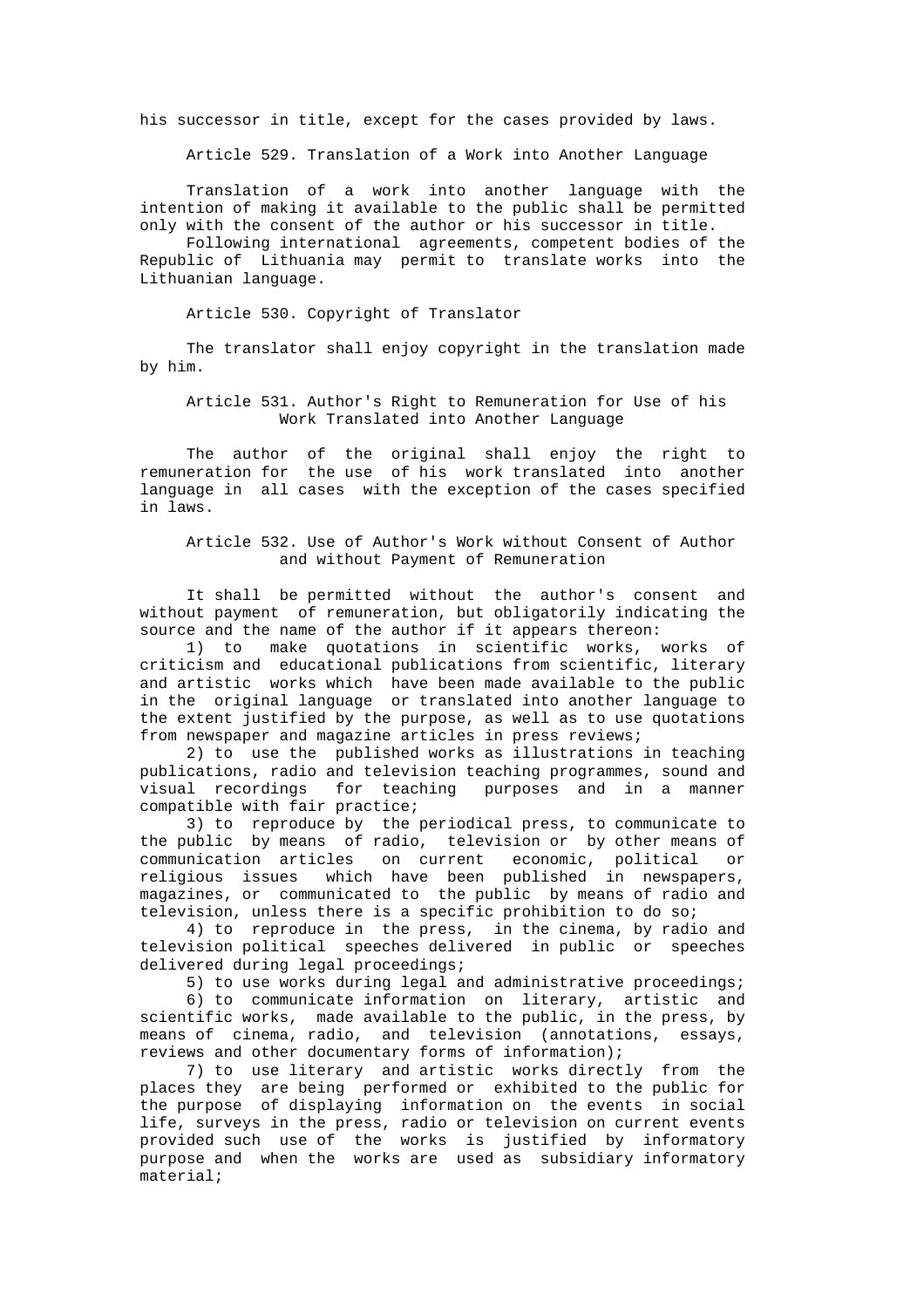8) to reproduce in libraries, for non-profit educational and scientific purposes, short passages from books and articles published in periodicals; and

 9) to issue works which have been made available to the public, in braille except for works which have been specially created for such purposes.

Article 533. Use of Work for Personal Needs

 It shall be permitted for personal needs to reproduce or use in any other way a work of another author made available to the public without the consent of the respective author and without payment of remuneration.

 Article 534. Use of a Work of Another Author in Order to Create a New Original Work

 A person who has made use of a work of another author in order to create a new original work shall enjoy copyright in a newly created work.

 This right shall not serve as an obstacle for other persons to utilize the same work in order to create a new work.

Article 536. Term of Copyright

 Copyright shall extend for the entire life of the author and fifty years after his death. In the case of pseudonymous or anonymous works (when the name of the author is not indicated), the term of protection shall expire fifty years after the work has been made available to the public. In both cases the term of copyright shall run from the 1st of January of the year following the date of the author's death or from the date of making the work available to the public.

 When the author of an anonymous or pseudonymous work leaves no doubt as to his identity or if the author of an anonymous or pseudonymous work discloses his identity during the above mentioned period, the term of the protection applicable shall be fifty years after the date of the author's death.

 Copyright shall be inheritable. The right to authorship, the author's name and the inviolability of a work cannot be inherited.

 Protection of authorship, the author's name and the inviolability of the work shall be of unlimited duration.

Article 537. Term of Copyright in Works of Joint Authorship

 The term of protection of a work of joint authorship shall subsist for the life of every co-author and it may be inherited.

 The heirs of every co-author shall enjoy copyright for fifty years from the 1st of January of the year following the date of the death of the last surviving co-author.

Article 538. Term of Copyright of Legal Persons

 The legal person shall enjoy copyright for fifty years after the work has been made available to the public. In the case of reorganization of the legal person, copyright shall transfer to its successor in title, and in the case of dissolution of the legal person property rights shall transfer to the persons who acquired them.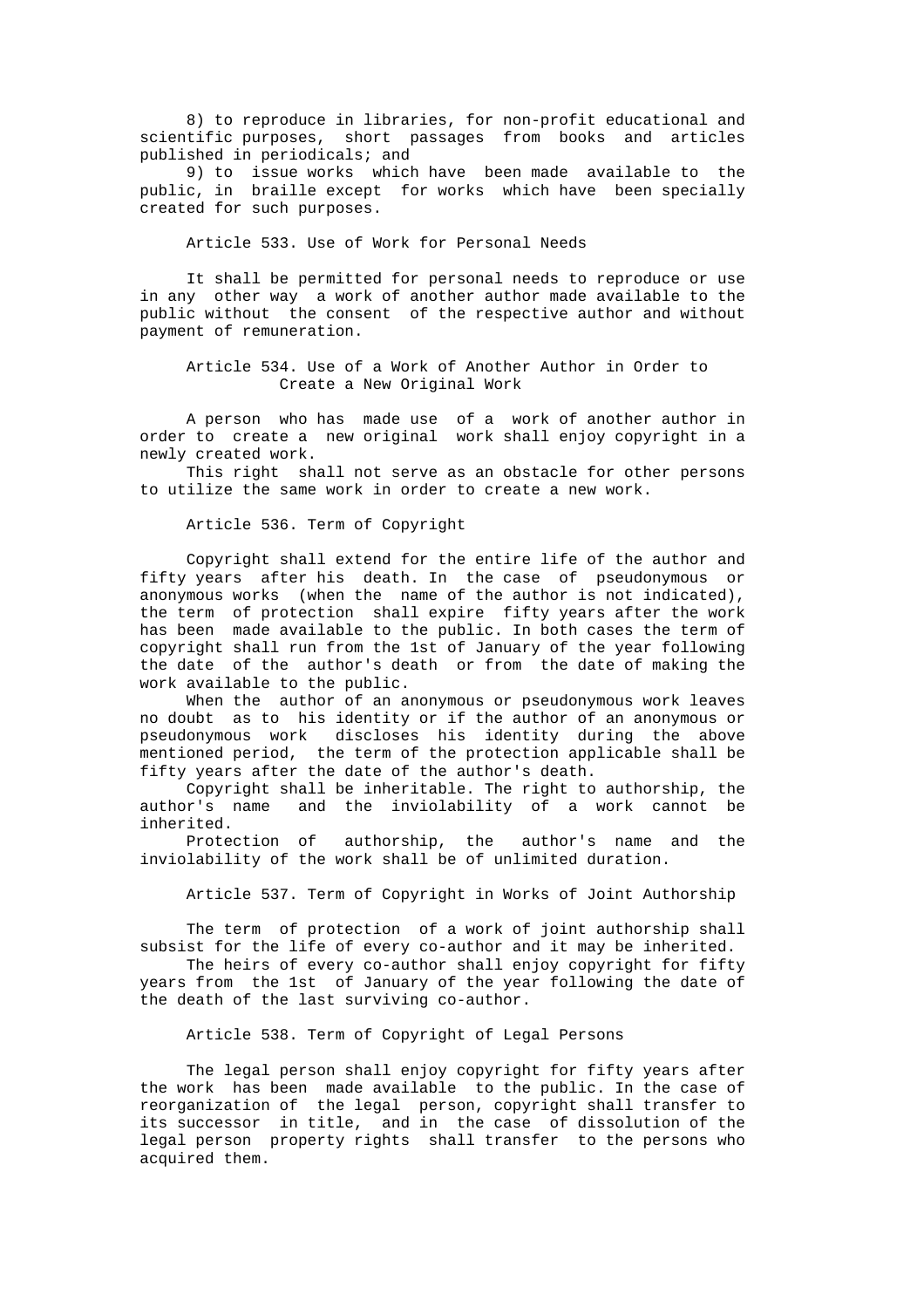#### Article 539. Protection of Moral Rights of the Author

 In case a work has been used without a contract with the author or his successors in title (Article 528), or if the conditions for the use of a work without the consent of the author have not been complied with (Article 532), also in case if inviolability (Article 520) or other moral rights of the author have been violated, the author or his successor in title after the author's death and other persons specified in Article 521 of this Code, are entitled to demand that the violated rights should be restored (by making appropriate corrections, publishing in the press an announcement or other information correcting the infringement) or that the publication of the work be forbidden or its distribution be discontinued.

 The infringer of copyright shall be obliged to recover moral damage the amount of which expressed in money is to be fixed by the court. The amount of compensation in every event should not be less than five hundred Litas and should not exceed ten thousand Litas.

 The court may order that unlawfully reproduced copies of a work be confiscated and destroyed. Technical devices used basically for illegal reproduction of works shall also be subject to legal seizure.

Article 540. Protection of Economic Rights of the Author

 In case the author or his successor in title have suffered damages because of violation of the author's rights (Article 227), the author or his successor in title shall enjoy the right to demand compensation for damages, irrespective of the requirements specified in Article 539 of this Code. In any case, all the proceeds gained or that were to be gained by the infringer by illegal use of the work shall be reclaimed in favour of the author or his successor in title. Copies of unlawfully reproduced work may be transferred to the author or his successors in title as a compensation for damages.

> SUB-CHAPTER 46 AUTHOR'S CONTRACTS

# Article 543. Author's Contract

 Other persons may use a work without making modifications to it or by adapting it, and also translate it into another language, only after they have made an agreement with the author or his successors in title, except for the cases specified in part 2 of Article 529 and Article 532 of this Code.

Author's contracts may be of two types:

- 1) author's contract on the transfer of a work for use; and
- 2) author's contract on granting a license.

 Consistent with author's contract on delivery of a work, the author or his successor in title shall deliver the work or the author shall be obliged to create and deliver it to the other person (contracting party) in an agreed manner and by the date prescribed in the contract, whereas the contracting party shall be obliged to use the work or to commence the use of the work starting with the date prescribed in the contract, and to pay the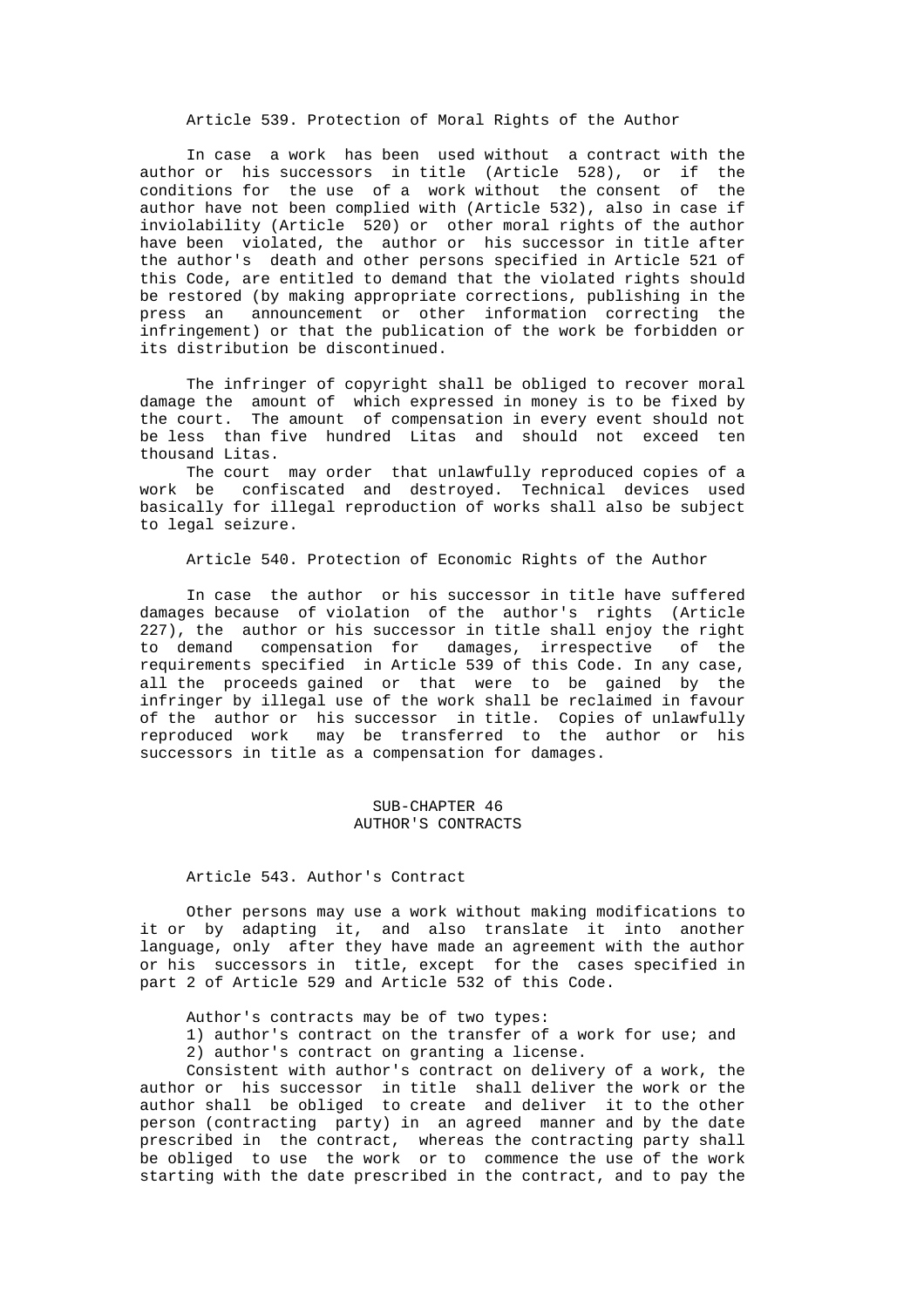remuneration to the author or his successor in title.

 By virtue of author's contract on granting a license, the author or his successor in title gives other persons the right to use the work, including the right to use it translated into another language or modified under conditions and by the date prescribed in the contract, whereas the user of the work shall be obliged to pay the author or his successor in title the remuneration for granting a license or for using the work in the manner provided for in the contract.

 Article 544. Kinds of Author's Contracts on Granting the Right of Transfer of Authority to Use a Work

 The following kinds of contracts on granting the right of transfer of authority to use a work are:

 1) contract on publication or repeated publication of an original work (a publishing contract);

 2) contract on public performance of a work (a producing contract);

 3) contract on use of a work in a cinematographic film, television or video film (a script contract), radio and TV programme;

 4) contract on creation of a work of visual art (a contract on creation of a work of fine art, architecture, design to order);

5) contract on use of a work of fine arts in industry; and

 6) other contracts on transfer of authority to use literary, scientific or artistic works in some other way.

Article 545. Form of Author's Contract

Author's contract has to be done in writing.

 The written form shall not be obligatory in making contracts on the publication of a work in periodicals and encyclopedic dictionaries.

Article 546. Terms and Conditions of Author's Contract

Author's contract shall prescribe:

1) exact methods and conditions of use of the author's work;

2) terms and order of delivery and approval of a work;

3) amount of remuneration, term and order of payment; and

 4) other conditions determining mutual relations between the parties concerned.

 Article 547. Amount of Author's Remuneration under Author's Contract

 The amount of author's remuneration paid under author's contract shall be determined by an agreement between the parties.

Article 548. Delivery and Approval of a Work

 Consistent with author's contract on delivery of a work, the author shall be obliged to create a commissioned work under the terms and conditions determined by the contract and to deliver it to the contracting party by the date fixed in the contract and in the agreed order.

 The contracting party shall be obliged to inform the author in writing by the date fixed in the contract, whether the delivered work has been approved or refused on the grounds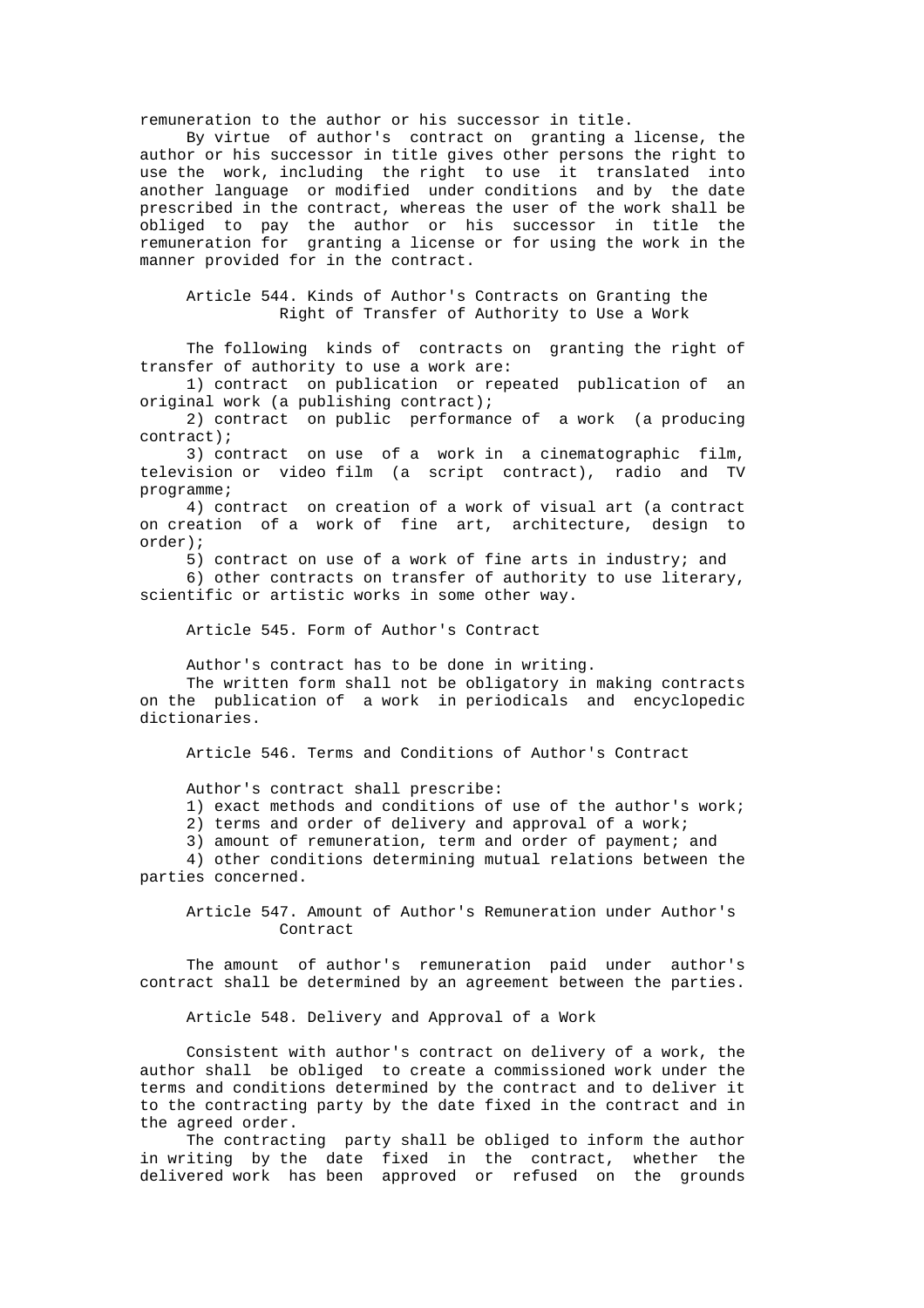prescribed in the contract. The contracting party may request modifications to be made in the work, indicating the exact nature of the modifications under the terms and conditions prescribed in the contract. In case a statement in writing has not been sent to the author by the date fixed in the contract, the work shall be considered to be accepted by the contracting party.

### Article 549. Limitations of Use of the Work on which a Contract is made by a Third party

 Consistent with author's contract on transfer of a work for use, the author shall not enjoy the right to transfer the work referred to in the contract or a part of it to a third party for the use in the same way as agreed upon in the contract or in some other way without the consent of the other party in written form, unless otherwise provided in the contract. The term for such limitation shall be determined by the contract. If the term is not specified in the contract, it shall be deemed to be 3 years in a contract on transfer of a work for use and 5 years in a licencing contract.

## Article 550. Obligation of the Contracting Party to Use a Work

 Consistent with author's contract on transfer of a work for use, the contracting party shall be obliged to use or to commence the use of the work in the manner and by the date stipulated by the contract. Provided the term is not fixed in the contract, it shall be 2 years starting with the day on which the work was approved by the contracting party.

Article 551. Liability of Author for Violation of Contract

 The author shall be obliged to return the remuneration he has received by virtue of contract on transfer of a work for use in case of cancellation of the contract by another party for the following reasons:

 1) the author has not delivered the work by the term fixed in the contract through his fault;

 2) the work created by the author does not comply with the clauses of the contract or the work has been fulfilled unconscientiously;

 3) the author refused, upon the request of the contracting party, to make modifications due to the terms and conditions set forth in the contract;

 4) the author has violated the obligation to create the work in person; and

 5) the author has violated the provisions of Article 549 of this Code.

 In case another party rejected the work on the basis of the clauses prescribed in the contract (Article 543) and did not prove the dishonesty of the author while in the process of creation in court, the whole amount of remuneration received under contract shall be left to the author.

## Article 552. Liability of the Contracting Party for Violation of Contract

 If the contracting party does not use the work approved by him or does not commence the use of the work by the term fixed in the author's contract, he shall be obliged, at the instance of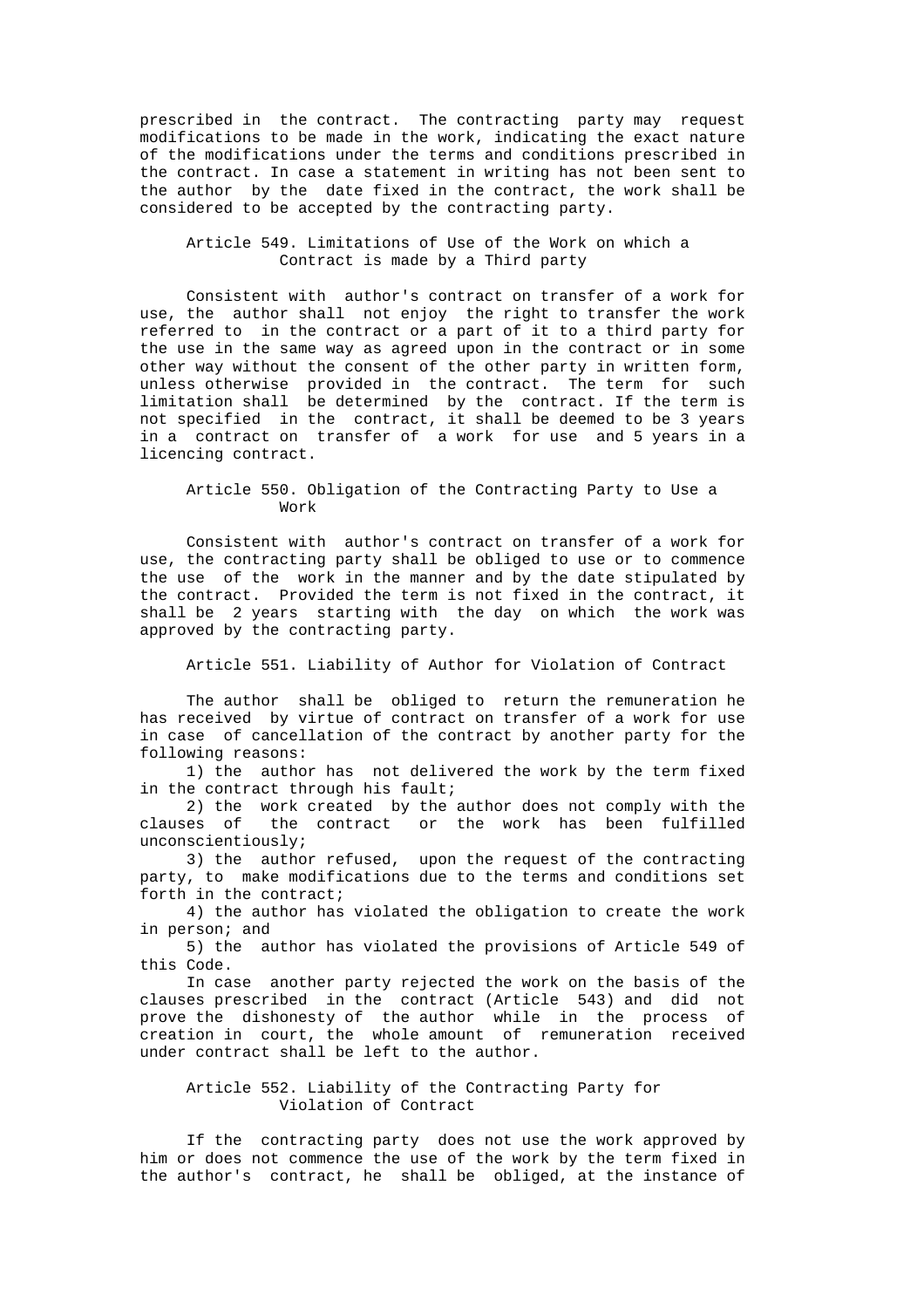the author, to pay the author the whole amount of remuneration stipulated by contract. In this case the author shall enjoy the right to cancel the contract and to claim the return of the copies thereof which have been delivered by virtue of the contract. The contracting party shall be relieved from the obligation to pay the author a part of the remuneration which would be due to the author after the use of the work commenced, if the contracting party proves that he could not use the work because of circumstances relevant to the author.

# Article 553. Copyright and Ownership Right in a Work of Fine Art and in an Original of a Manuscript

 An author shall enjoy copyright in a work of fine art, or in the original of a writer's or composer's manuscript to which the ownership right is acquired by another person. The author shall also enjoy the inalienable right in a share of proceeds of each resale of original work, provided that an antiquarian or a head of an auction takes part in making a contract of sale and purchase as a buyer, mediator or valuer, and the sale price is not less than five hundred Litas. A share due to the author of a work shall be 5% of the sale price of a work.

 The author shall enjoy the right to request that the owner of the work should give him a possibility to reproduce the work, unless otherwise provided for in the contract.

 The owner of the work shall enjoy the right to expose the work publicly without a preliminary consent of the author unless such exposition was prohibited by the author while transferring the work.

## Article 554. Protection of Interests of a Person Depicted in a Work of Fine Art

 It shall be permissible to publish, reproduce and disseminate a work of fine art in which a person has been depicted only with the consent of the person who has been depicted, and after his death with the consent of his children or spouse. In case of absence of a spouse or children, the parents of the person shall give their consent. The consent is not necessary if the person who has been depicted modeled or posed for remuneration.

 Article 555. Procedure for Use of Technical Schemes Made to Order (in Architecture, Engineering, etc.)

 Technical schemes in architecture, engineering, etc., technical drawings and drafts, made to order, may be utilized by a customer for personal needs, unless otherwise provided in a contract between the customer and the author.

# Article 556. Author's Contract on Granting Licence to Translate a Work into Another Language or Transform It

 The conditions of an author's contract on granting the licence to translate a work into another language or to create a derivative work (including the conversion of a narrative work into a dramatic work or a scenario or vice versa) shall be determined by the parties while making the contract.

Article 557. Execution of Author's Rights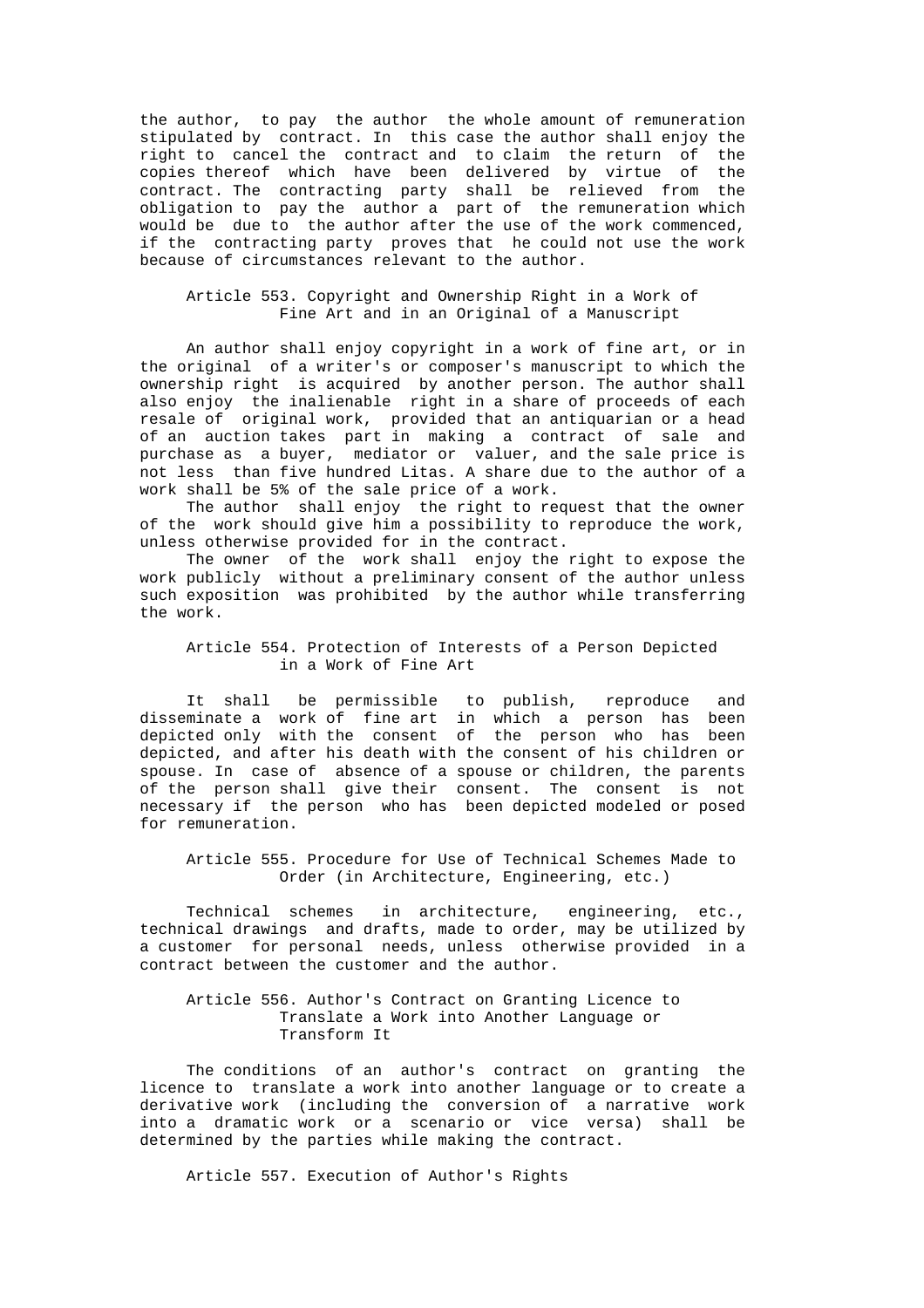Authors of literary, artistic and scientific works implement their rights by entering into agreements with the users of the works. They also may, by contract of assignment, grant the execution of their rights to copyright protection organizations, legal or natural persons.

 Copyright protection organizations consistent with their statutes and contracts with authors shall:

 1) enter into agreements with the third parties on the use of works;

 2) agree with the users of the works on the amount of remuneration, the terms and order of payment;

 3) collect and distribute author's remunerations, compensations and other payments; and

4) take remedies for infringement of author's rights.

 By virtue of bilateral and multilateral agreements with the organizations which represent foreign authors copyright protection organizations shall implement the rights of foreign authors in the territory of the Republic of Lithuania, take remedies for infringement of their respective rights.

### CHAPTER 5

## SUB-CHAPTER 47 RIGHTS OF STAGE-DIRECTORS, PERFORMERS, PRODUCERS OF SOUND AND VISUAL RECORDINGS (NEIGHBOURING RIGHTS)

Article 558. Subjects of Protection

 The rights of stage-directors, performers, producers of sound and visual recordings specified in this Article shall be under protection unless this violates the rights of authors whose works are being performed.

 A stage-director shall be a person who stages a performance of theatre, ballet, opera, circus, puppet, variety art or some other.

 A performer shall be an actor, conductor, singer or some other person, who performs literary or artistic work, circus or puppet show item.

 The producer of sound and visual recordings shall be a natural or legal person who with the help of technical devices, first fixes stage productions, the sound or image, the sound and image of the works being performed, on material objects for the purpose of use and distribution of the said recordings.

Article 559. Moral Rights of Stage-Directors and Performers

 Stage-directors and performers shall enjoy the right to author's name, the authorship right to the stage production, and performance of works.

 These rights are inseparably connected to the personality of the director or performer; they cannot be transferred to other persons and are effective for an unlimited period of time.

 After the death of the stage-director or performer the protection of moral rights shall be executed by his heirs, respective public and state organizations and by society.

 Article 560. Recording of Stage-Production or Performance of other Work, Use and Broadcast of Recording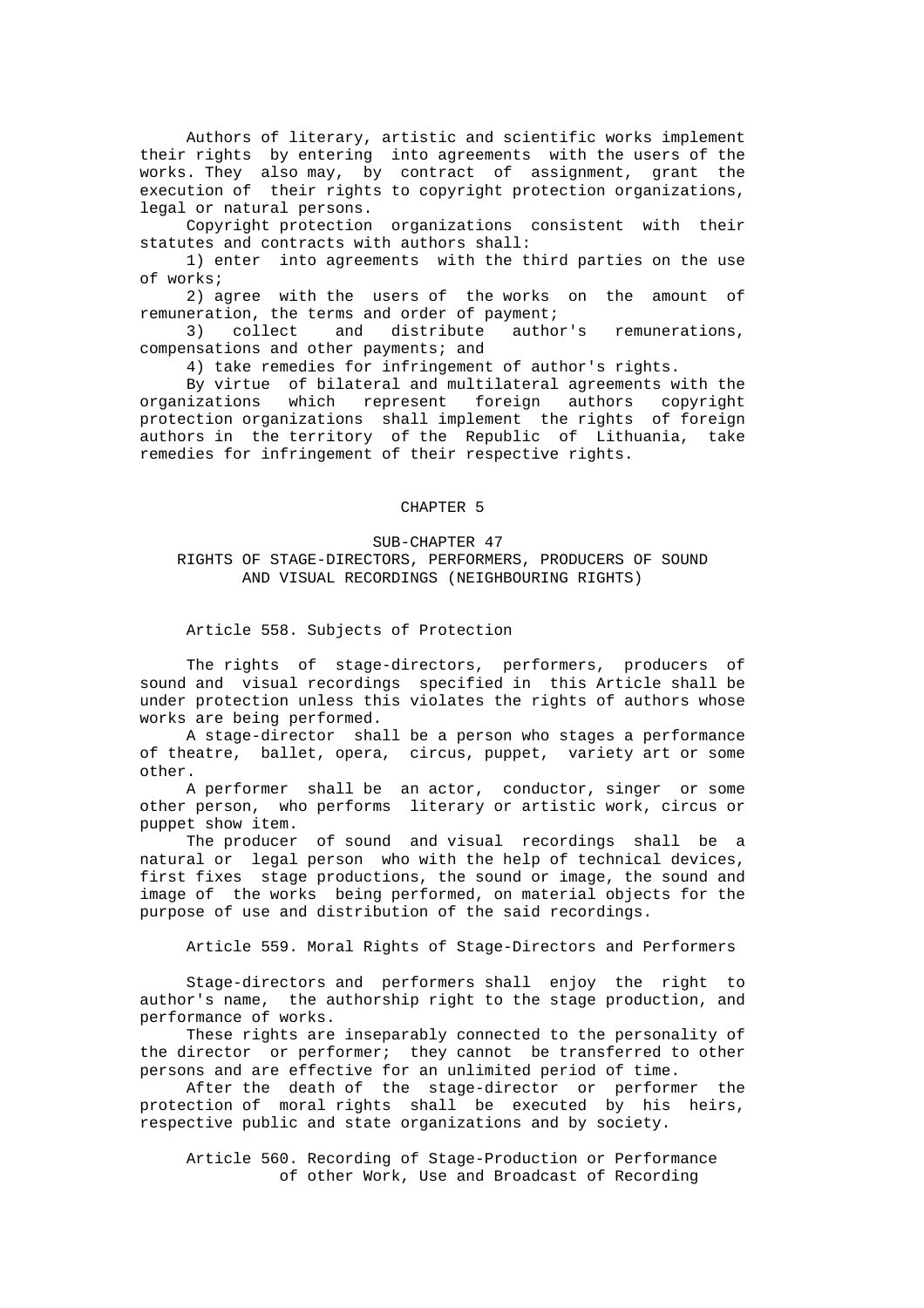It shall be permitted to record the image, sound, image and sound of a stage-production or performance of other work with the help of technical devices in order to use, reproduce and distribute them later, likewise to broadcast a stage-production or performance of other work, including the recording of them, over radio, television, cable or satellite system of transmission only with the consent of the stage-producer or performing artist.

 In case a work is performed by a collective (choir, ensemble, orchestra, group of actors, etc.) the authorization to broadcast the work, to make recordings of it, reproduce and distribute the recordings shall be given by the stage-director, conductor, soloist, representatives of the collective or the leader of the group. The acquisition of such consent constitutes an agreement in written form, which provides for the conditions for the use of recordings and for the agreed remuneration.

 If a performer performed or a stage-director directed a work in the course of employment, the conditions for the production, use, reproduction, distribution of recordings shall be determined by the employment contract and other additional contracts.

 No special permission shall be required to broadcast the recording of a stage-production or performance of other work, which has been made with the aim to transmit over the radio, television, cable or satellite television, provided that this is specified in an agreement concluded by a stage-director or performer concerning the recording of a stage-production or performance of other work.

# Article 561. Rights of Producers of Sound and Visual Recordings

 The producers of sound and visual recordings shall enjoy the right to give permission for the use of their recordings, for the broadcast of the recordings over radio, television, cable television, satellite systems, for the public reproduction of the recordings for distribution.

 If a recording is lawfully distributed through the trade network it shall be permissible to use such a recording in public places, except for theatre performances. In this case remuneration must be paid to the producer of the recording, to the stage-director and to the performers. The rates of the remuneration and the procedure for payment shall be determined by a joint agreement among creative organizations, copyright protection organizations and the Ministry of Culture of the Republic of Lithuania.

 The producer of sound and visual recordings may inform the public of his rights by marking every copy of the recording with the symbol P in a circle, accompanied by the year of the first publication of the recording and by the name of the producer of the recording.

## Article 562. Duration of Rights of Stage-Directors, Performers and Producers of Sound and Visual Recordings

 Economic rights of stage-directors, performers, producers of sound and visual recordings (Articles 559 and 560) shall extend for the time of 50 years and beginning from the end of the year in which the recording was produced or broadcast, and the right to the stage-production or performance of other work which is not fixed in sound or visual recordings beginning from the end of the